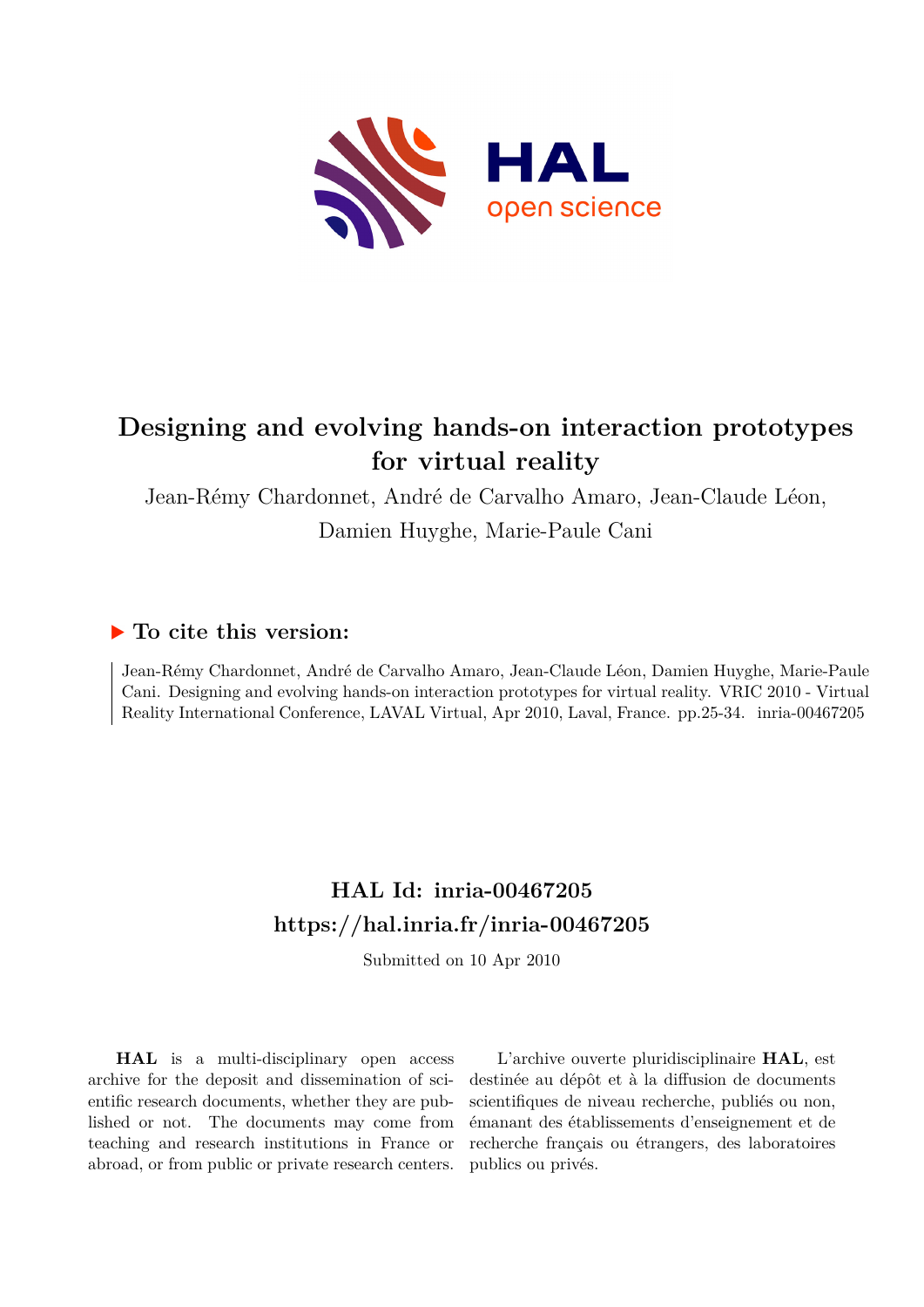[Pro](http://hal.archives-ouvertes.fr)ceedings of Virtual Reality International Conference (VRIC 2010), 7-9 April 2010, Laval, France. RICHIR Simon, SHIRAI Akihiko Editors. International conference organized by Laval Virtual.

# **Designing and evolving hands-on interaction prototypes for virtual reality**

# CHARDONNET, J.-R.<sup>1</sup>, DE CARVALHO AMARO, A.<sup>1</sup>, LEON, J.-C.<sup>2</sup>, HUYGHE, D.<sup>3</sup>, CANI, M.-P.<sup>1</sup>

<sup>1</sup>Jean Kuntzmann Laboratory – INRIA Rhône-Alpes, Grenoble, France<br><sup>2</sup> G-SCOP Laboratory – Grenoble INP, Grenoble, France <sup>3</sup> Idénéa ergonomie, Saint-Martin-d'Hères, France jean-remy.chardonnet@inrialpes.fr

*Abstract***— We analyse and compare several prototypes of the HandNavigator, a peripheral device allowing a user to interact with a virtual environment by controlling a virtual hand with fine dexterity. Our prototypes, as easy to manipulate as a computer mouse, integrate a large panel of small sensors enabling the simultaneous control of a large number of degrees of freedom. Based on this architecture, we address the problems of designing a device where physical phenomena, physiological behavior and device structure are all tightly combined and significantly influence the overall interaction. The issues addressed include the generation of degrees of freedom and decoupling of virtual hand and finger movement, the influence of device shape and sensor type on the decoupling necessary for various tasks, dexterity, and performance. Using these different prototypes, we are able to perform complex tasks, such as virtual sculpture and manipulation of deformable objects in a natural way. The choice of the sensors and of their placement on the device show their influence on the dexterity of the virtual hand and on the range of configurations that can be achieved and addressed by a prototype.** 

*Keywords- navigation device; sensors; decoupling; interaction; manipulation* 

#### I. INTRODUCTION

Manipulating virtual objects using our real hands is a great challenge for the virtual reality community. Multiple solutions exist to interact with virtual worlds, that could be used to control a virtual hand. Controlling hand tasks with these devices faces the critical question of user's dexterity and user's comfort. This paper extends and generalizes the HandNavigator, a device specifically introduced for hands-on interaction in virtual environments [1]. To overcome the weaknesses of the original device, we set up a comparative study of several novel prototypes, where the physical phenomena used in sensors, the kinematic structure of the device and its shape are adapted in order to improve ergonomics, usability, dexterity and user's performance.



Figure 1. HandNavigator: hands-on interaction peripheral device for virtual reality and applied to the manipulation of deformable objects.

#### *A. Previous work*

Many solutions were proposed to achieve manipulation tasks in virtual environments through the use of a peripheral device to transform real hand movements to virtual ones [2]. The corresponding solutions are often based on optical motion capture systems (for example through cameras) [3,4], or on mechanical motion capture systems (for example data gloves where sensors are associated to an exoskeleton touching the hand) [5]. These solutions, either optical or mechanical, have several important drawbacks. Calibration must be performed at the beginning of each use, requiring a good knowledge of the device and a nonnegligible setup time. Thus, these systems are not readyto-use at a moment's notice. Vision-based systems face occlusion problems. Indeed, there is often a point that is not visible by a camera, for example if the user's fingers or hand are hiding other fingers, or if the fingers are hidden because the hand is closed. To solve these problems, several cameras can be added. However, the cost and space required for the setup greatly increase, while there are still configurations for which occlusion problems remain. From an ergonomic point of view, an important issue is that long tasks with a "raised hand"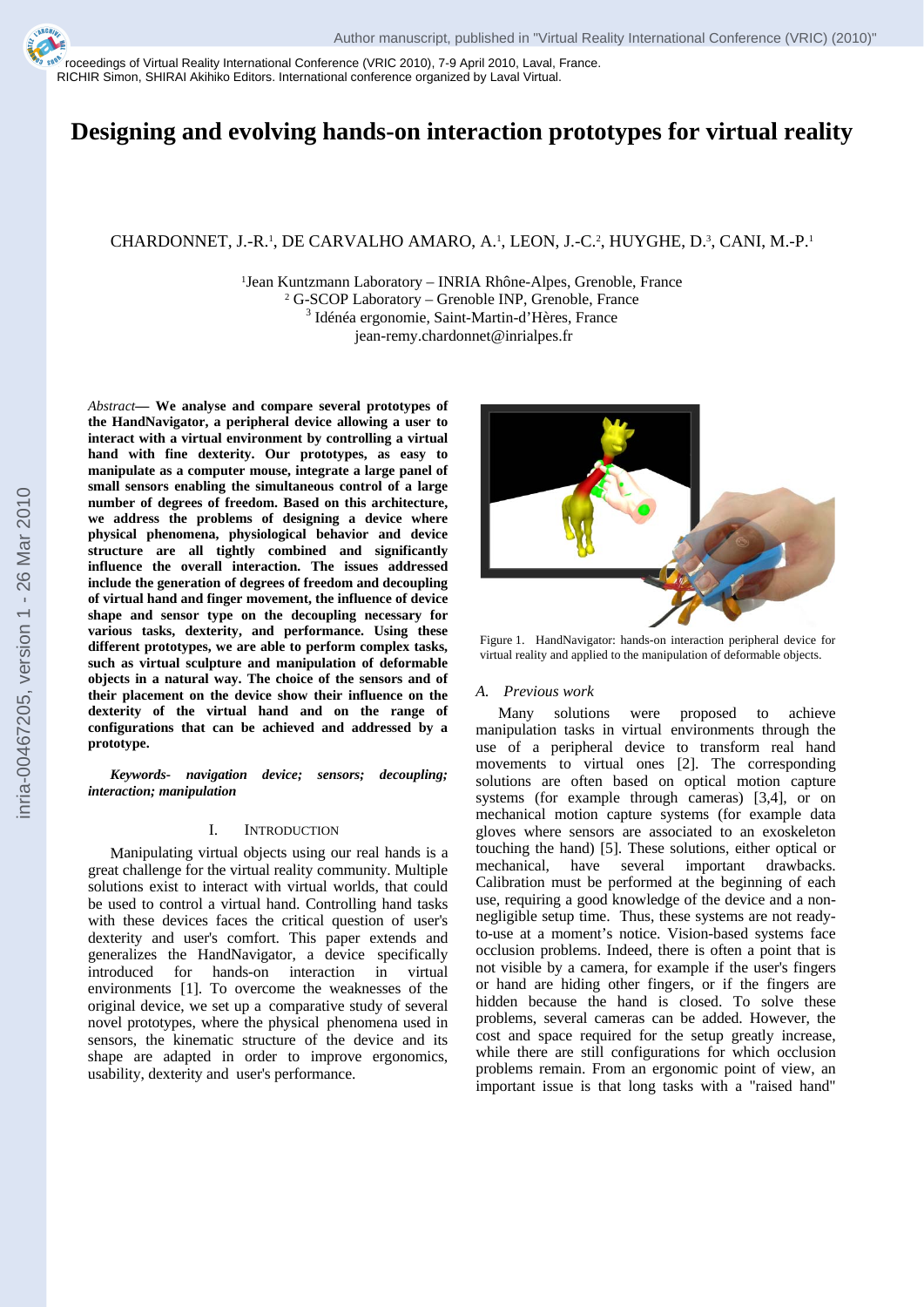necessary for motion capture lead quickly to a muscular tiredness.

Some solutions additionally integrate haptic feedback [6,7]. This feedback can also be found in larger devices including force feedback, such as haptic devices that permit interaction with physical simulations (see, for example, [8,9]). These solutions enhance the level of information returned to the user and thus better take advantage of the brain sensorial capabilities. Haptic feedback is perceived only when a user is colliding with a virtual object but lacks entirely or so when moving in the air without any contact [10,11]. Active haptic systems get more complex if the number of returned force components increases (many devices provide just two, three, or six returned force components). These systems allow a user to better perceive objects in virtual worlds, but are rarely used by ordinary people. The main reasons are the high cost of such systems, and as such they are only found in companies or academic labs. One explanation is that these systems have a technological complexity that requires a good knowledge of the device and its limitations since tuning of parameters is necessary to implement a reasonable sensation of physical models, and such a tuning is generally subjective.

A last solution is to offer some kind of passive feedback. This feedback can be perceived as an improvement compared to systems without feedback [12], and can fool the proprioceptive senses of the user [13] when using a proxy such as a sponge, a small ball [11,14]. The benefit of such solutions is their low cost and ability to be integrated in classical computer devices.

## *B. Overview*

In contrast with previous works, our solutions rely on passive feedback and are devoted to hands-on interaction. We extend the HandNavigator device presented in [1]. Our focus is on the design of improved solutions, and the dependencies between the model of interaction, the device structure, sensors, ergonomics, and dexterity, which is absent in [1]. More specifically, our studies about the technologies of sensors lead to a more dexterous control of the virtual hand, while ensuring user comfort and enabling intensive use without fatigue. Validation tests involving users are a subsequent problem which we leave for future work.

The paper is structured as follows. In the next section, we will expose in detail the main objectives of our device. The problematics appearing for such a device associated with its kinematic structure will be explained in Section III, and one of them, namely connection between user's interactions and virtual hand kinematics will be analyzed in Section IV. Then, detailed analyses of ergonomics and sensors for the design of several prototypes will be proposed in Section V. We will show some results and applications in Section VI before concluding.

# II. OBJECTIVES

Our goal is to develop a peripheral device allowing a user to control a virtual hand in a virtual environment with his real hand, using a high number of virtual degrees of freedom to achieve high dexterity, while getting passive

feedback. Dexterity can be defined here as the coordination of the hands and fingers with the eyes, implying the ability of using the hands and fingers to perform rather precise activities. Therefore, tactile and visual feedbacks are two modalities to achieve dexterity [15]. More precisely, the concept of dexterity is reduced here to a set of tasks we want to be able to perform with our device. They can be summarized as:

- the independent or group movements of each virtual finger in the air, as naturally as possible;
- grasping rigid objects as easily as possible.

We want to address kinematic issues to control independently the position and orientation of the hand, and the motion of the fingers, which will be needed to achieve a large panel of tasks when the user interacts, i.e. applies forces, on the device.

We also want to consider ergonomic issues to allow a user to perform complex motions without generating any muscular pain or tiredness that dramatically reduces motion dexterity and does not enable the desired intensive use (typically ranging from several minutes to hours). Well chosen sensors must be integrated into the device to achieve a good control of the virtual fingers.

Our device must be cheap, easy and ready to use, and calibration free to ease integration with standard computer devices.

Finally, a modular software interface must be implemented to integrate our peripheral device in several applications. Especially, this interface must have a detailed model of a hand, including a high number of degrees of freedom to achieve realistic and dexterous hand motions, as well as intuitive interaction models to get high quality visual feedback.

#### III. KINEMATIC STRUCTURE

To design a peripheral device that takes into account all these objectives, two important problems must be addressed:

- on the one hand, the way degrees of freedom are generated to control the virtual hand and its fingers;
- on the other hand, the analysis of the user's interaction with the device and its consequences on the motion control of both the hand and the virtual fingers to avoid interferences between each other. This is needed to increase the range of tasks performed by the virtual hand while preserving a precise kinematic control.

Furthermore, the type of peripheral devices must be considered as their choice is critical and closely linked to the objectives. A peripheral device can be classified into the following categories [16]:

 isotonic: the motion of the effector is free and can be achieved with a null or nearly null resistance;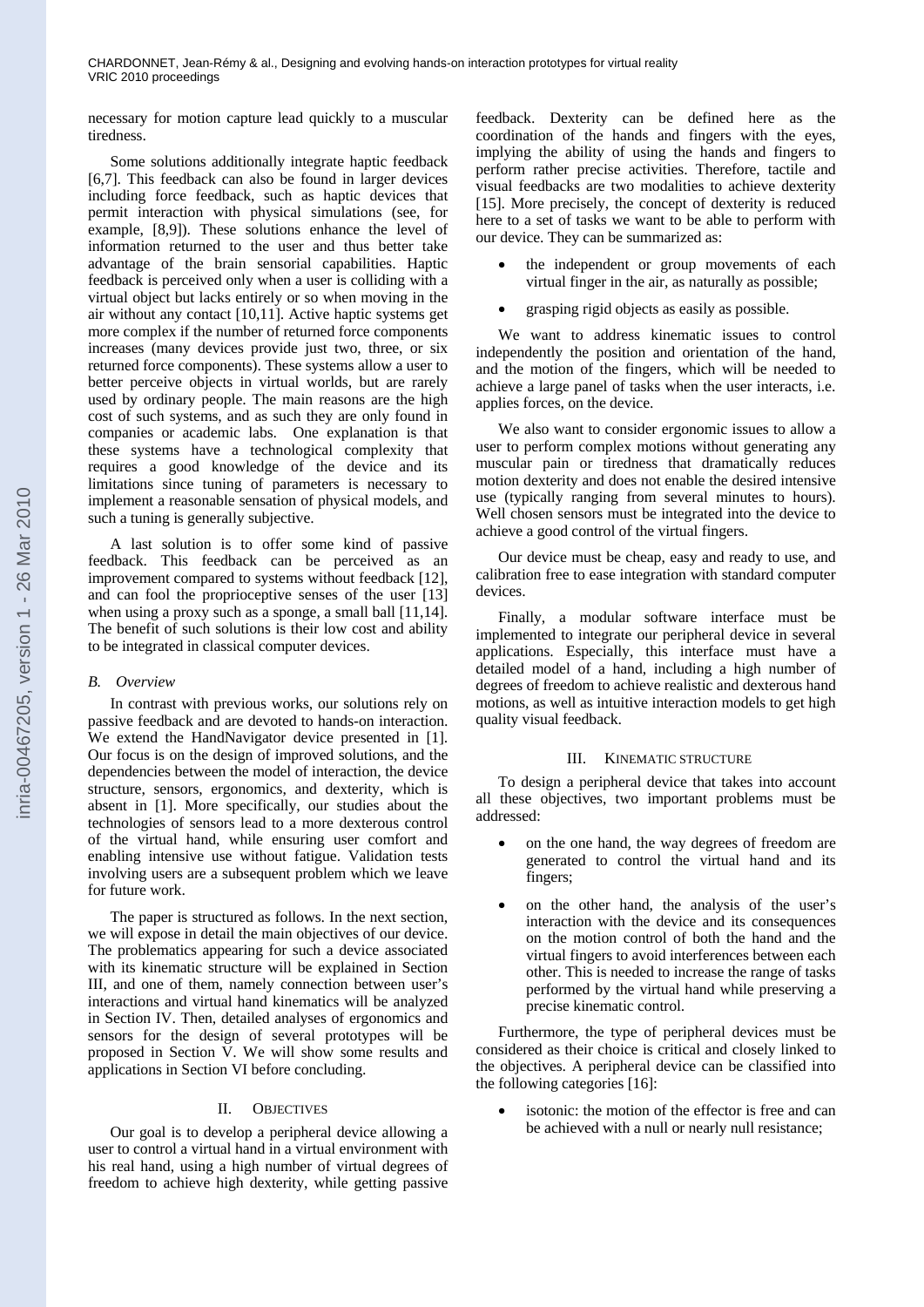

(a) Degrees of freedom of the virtual hand: 6 for the wrist and 4 for each finger (2 for the first phalanx and 2 revolute joints for the two other phalanxes). Note that the kinematics of the virtual hand does not exactly correspond to the one of the real hand.

(b) Degrees of freedom controlled by the device. In blue, the degrees controlled by a navigation device. In dark orange, the degrees controlled by the sensors. In light orange, the degrees that can be controlled. The strokes in light gray between the ring and the pinky fingers mean that it is possible to couple these two fingers.

Figure 2. Kinematics of the virtual hand.

- isometric: the motion of the effector is constrained and the force applied on the effector is measured;
- elastic: the effector is not fixed and the resistance on the effector increases with the displacement.

This classification must however be used with care, as it depends on the point of view from which the device is considered. Indeed, a classification linked with the user's perception could be interpreted as purely subjective, whereas a classification linked with physical (or mechanical) properties or physiological concepts is more mechanical) properties or physiological concepts is more objective. Here, we will always seek which category of peripheral device best fits the objectives, in terms of performance and desired tasks.

#### *A. Generating the degrees of freedom*

The virtual hand set up has 26 degrees of freedom (DOF) (see Figure 2(a)). This implies the treatment of a large quantity of data. In our case, we will constrain some degrees of freedom to simplify the device in terms of data flow acquisition. More precisely, some phalanxes can be constrained by the kinematics of the virtual hand, so that only the end part of the fingers will be controlled (see Figure 2(b)). Note that in our case, we ensure the uniqueness of finger configurations to avoid unexpected virtual motions of the fingers using an inverse kinematics algorithm with joint limit constraints, which is not necessarily the case for other approaches like finger motion of data gloves.

The position and orientation control of the virtual hand corresponding to the motion of the wrist can be achieved through a navigation device. In a first place, we test for this purpose the SpaceNavigator from 3dConnexion<sup>1</sup> as it<br>
is a cheap and widely commercialized device, compared<br>
to other devices such as accelerometers, and meets some<br>
of our needs in terms of calibration and integratio is a cheap and widely commercialized device, compared to other devices such as accelerometers, and meets some of our needs in terms of calibration and integration in desktop environments. This device will be described and analyzed in the next section.

joints, i.e., by a 1-DOF joint. Consequently, to control these degrees of freedom, we can use elementary sensors that give only one physical value. These sensors will be described in Section V.D.

The interest of having such a number of degrees of freedom is not trivial. Let us consider the action depicted in Figure 1. If the user wants to grasp the neck of the giraffe, at least one grasping point is enough to deform the neck at this point and, in this case, a simple computer mouse can be sufficient to achieve this task. Conversely, if the user wants to generate more complex deformations, as a human does with his real hand, e.g., twisting an object grabbed with two fingers needs at least two or three contact points and cannot be achieved easily with classical interfaces because the user cannot control precisely these points, whereas with our device we ensure the user to achieve such dexterous manipulation tasks, as if it was for real. In other words, increasing the number of degrees of freedom effectively increases the range of possibilities in manipulating and interacting with objects.

## *B. Features of the navigation device*

The SpaceNavigator is a velocity-controlled device consisting in two main parts (see Figure  $3^2$ ):

- a heavy base avoiding the user to move the device while using it;
- a moving part mounted on the base with which the user interacts to generate movements in accordance to the degrees of freedom.



Figure 3. The SpaceNavigator and its degrees of freedom.

2 From http://www.3dconnexion.com.

<sup>1</sup> http://www.3dconnexion.com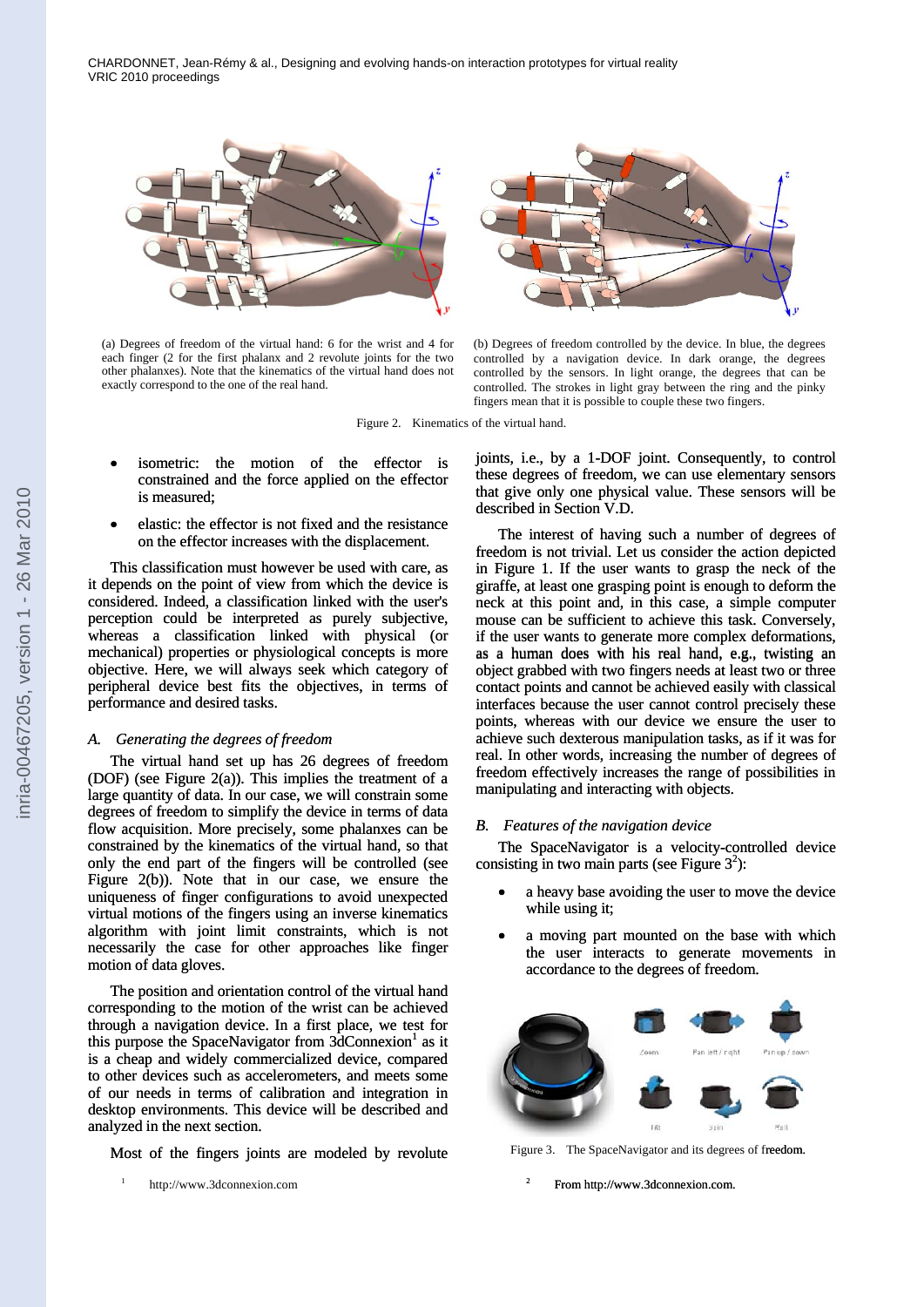



Figure 5. Control of the hand.

This device allows the user to control the six degrees of freedom of an object position in 3D space. Springs located inside the device are deformed when a user acts on its moving part (see Figure 4), the corresponding strains are measured and then converted into a velocity along the 6 DOFS. If we consider again the classification of [16], the SpaceNavigator has an elastic behaviour because of its mechanical properties.

#### IV. INTERACTION ANALYSIS AND KINEMATIC MONITORING

Combining such a device (the SpaceNavigator) with sensors can create interferences between each other. Indeed, we want to control the position and orientation of the hand and the motion of the fingers without side effects between of each other, i.e., the hand moves while the user wants only a movement of some fingers. The necessity of separating all degrees of freedom comes from the fact that we have to consider two independent elements: the navigation part and the sensors for the fingers (see Figure 5). Furthermore, several studies mention that usability of a device increases when separating controls, see for example [17]. The difficulty in using the SpaceNavigator holds in its sensitivity to any perturbation because of its elastic behavior. In other words, the way the user will interact with the sensors as well as their technology can influence the behavior of the navigation device. The capability to decouple these two motions depends on:

 the shape of the peripheral device we want to develop, which will also improve the user's comfort of use;



Figure 4. Inside the SpaceNavigator. Figure 6. Force compensation (here with two fingers). In red: closing pressure ( $F_{fc}$  for the fingers and  $F_{pc}$  for the palm), in green: opening pressure ( $F_{\text{fo}}$  for the fingers), in blue: compensation forces. a.: homogeneous distribution of forces when opening/closing simultaneously two fingers. b.: if the sensor is on the top of the device, it is necessary to apply strong lateral forces to maintain the desired wrist configuration.

• and on the types of sensors, especially their mechanical properties.

To obtain such a property, the navigation device and the sensors could be completely independent, e.g., one hand manipulating the navigation device and the other hand acting on the sensors. However this configuration is not natural to control a virtual hand, especially for novices, and we aim at an all-in-one device to simplify manipulation.

Decoupling is linked to the way forces acting on the SpaceNavigator stay independent of the forces generated to monitor the position of the fingers and hence, the way tasks should be performed to achieve an intuitive behavior. In other words, one of the modality to achieve good decoupling is the level of forces the user has to apply on the device. Indeed, if a user has to apply on the sensors a force larger than the one of the threshold on the navigation device, it will result in an undesired motion of the hand. The consequences in terms of physiology are a contraction at the user's muscles, i.e., to avoid this motion bias the user has to compensate the unbalanced force with phalanxes or palm contacts. Hence, difficulties appear to move easily the real hand as well as a substantial fatigue for long tasks. In Figure 6, we show several cases of force compensation with one or two fingers supposed to act over pressure sensors. If sensors are uniformly distributed around the SpaceNavigator and all fingers are moving in the same manner (all fingers closing or opening), it results in a good force compensation of  $F_{fc}$  and thus no perturbation will be generated on the moving part of the SpaceNavigator (see Figure 6a.). As a result, the position of the virtual hand can stand still while moving the fingers, which conforms to the desired behavior. However, if sensors are located on top of the SpaceNavigator, if a user wants to close the fingers while moving the hand frontward, he will have to compensate the vertical forces on the sensors, e.g., with lateral forces that are high enough, to keep the virtual hand moving frontward without going downward, which requires muscular strength either from the palm or other phalanxes to achieve the compensation. This compensation issue must be taken into account in the device design process so that we produce prototypes that meet the objectives of dexterity stated in Section II.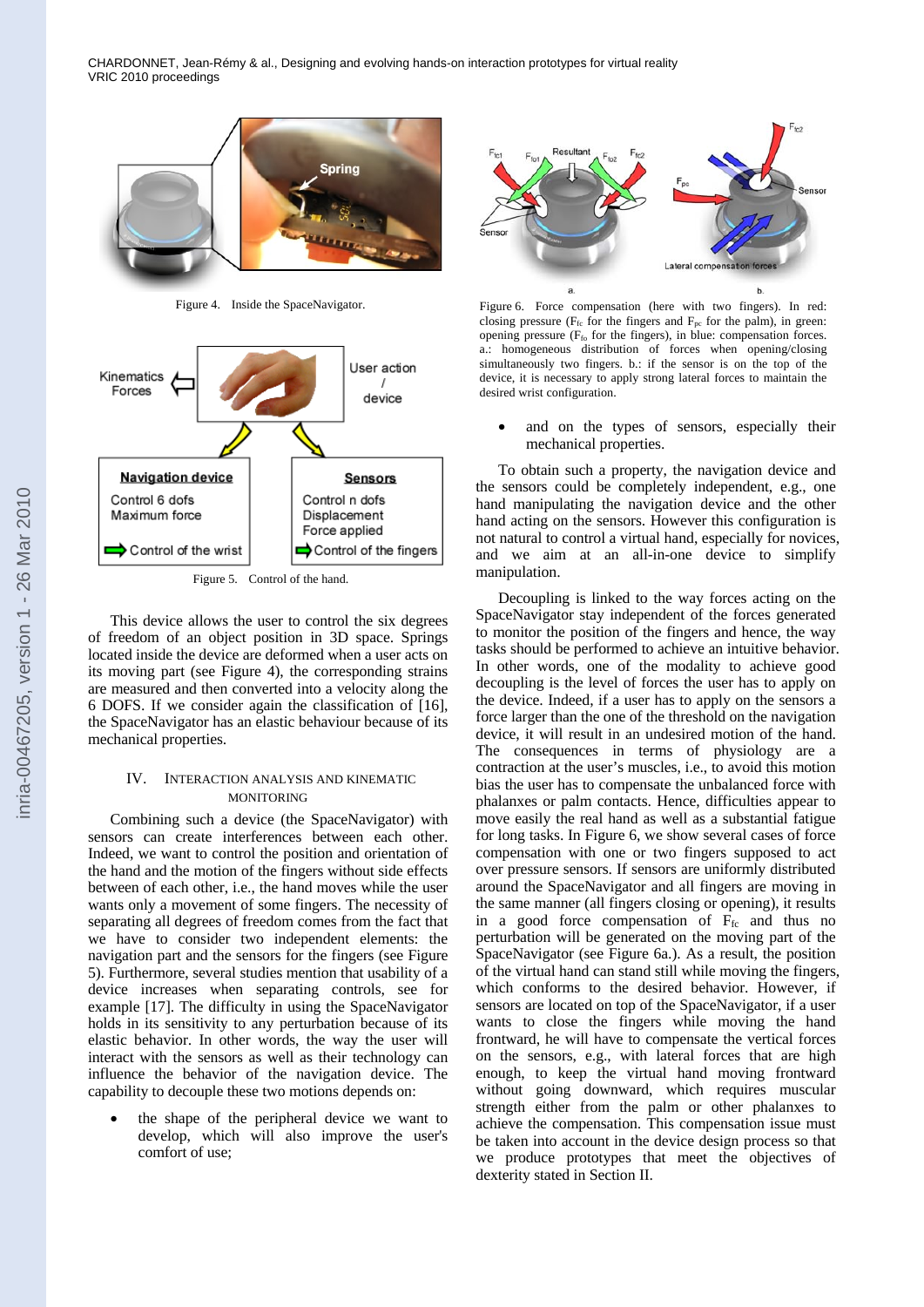

Figure 7. Versions V1 (left) and V2 (right) of the prototypes.

The smaller the compensation forces, the higher the dexterity of the motion. We can distinguish two types of dexterity: dexterity in reaching desired virtual hand configurations and dexterity in grasping an object. The first dexterity derives from the previous paragraph. The second one has a stronger link to visual and tactile feedbacks because the user will use his proprioceptive senses to perform manipulation tasks, as mentioned earlier. Therefore, the application software should include helpers such as shadows and markers. Studies on this issue can be found in [15].

The dexterity we are looking for should allow a user to perform tasks that are rather simple, such as grasping and manipulating rigid objects, but also more complex tasks, such as virtual sculpture or shape deformations, in configurations of the virtual hand that are as close as possible to those of a real hand. Traditional devices such as a mouse or simple buttons cannot cope with these tasks.

Note that this compensation mechanism can be achieved through software, however it needs parameter tuning and more sophisticated algorithms whereas the current work is a first level of prototype design.

#### V. ANALYSIS OF THE PROTOTYPES AND EVOLUTION

### *A. Initial prototypes*

An initial prototype, called V1, was presented in [1]. It consists in two parts: the SpaceNavigator presented earlier, which allows the control of the position and orientation of the virtual hand, enhanced with sensors (see Figure 7). The HandNavigator allows the user controlling the virtual fingers and consists in a lightweight metallic structure mounted on the moving part of the SpaceNavigator where metallic petals with a low stiffness (a few  $N/mm^{-1}$ ) are fixed for each finger. Note that this stiffness allows a passive feedback. However, if we consider that the proprioceptive effects are not important, this stiffness is not of any interest for the device in terms of sensing. Therefore, another interest of this stiffness is to help the user in compensating the forces applied on the SpaceNavigator (see above). Each petal has two pressure sensors, one for opening and the other one for closing the fingers. Each finger is controlled separately in velocity: the velocity of the fingers open-close motion is a function of the pressure applied on the sensors. Thus, when the user does not press any sensor, the virtual fingers do not move. We can see one major benefit of this device compared to other solutions such as data gloves: the user can interrupt a task anytime to start another task such as modifying scene parameters of an application or even



Figure 8. Ergonomics analysis setup.

making a call or answering an e-mail, and resume the virtual task without losing any information.

A second prototype called V2 was made on the same basis as the V1 prototype (see Figure 7). This prototype more effectively takes into account the shape of the users' hand. One difference between both prototypes is the way the petals are laid out around the SpaceNavigator. For the V1 prototype, petals are spread uniformly around the moving part, allowing a homogeneous force distribution on the SpaceNavigator, meaning a configuration of applied forces that is mostly centripetal which produces a low resulting force and thus, generates low interaction with the forces applied to the SpaceNavigator to control the position of the hand in 3D space. The main drawback of such a force distribution is that it produces pain and tiredness for the user. This problem was partially fixed in version V2. We will develop in details ergonomic issues later. Furthermore, the prototypes allow the user to control only four fingers, which is a reasonable choice since many studies show that the motion of the pinky and ring fingers are generally linked and since most real grasping tasks are performed using three or four fingers.

#### *B. Ergonomic analysis*

Using methods from ergonomics we set up an ergonomic study of both versions V1 and V2 (see Figure 8). This analysis allowed us to highlight the drawbacks of these versions of the HandNavigator. Then, work on the shape of future prototypes that take into account the remarks on dexterity and force compensation previously mentioned has been carried out. To make this study, three persons with different hand sizes were taken. These persons were between 25 and 40 years old. The scenario for evaluating these prototypes was to move first the virtual hand to a virtual object without moving the fingers along a pre-defined path, then move the fingers without moving the hand and finally go back to the initial position along the same path. The main observations are as follows (see Figure 9):

1. the posture of the wrist: to use the HandNavigator, the user must bend his wrist with a high angle, leading to an uncomfortable posture of the arm and the hand, and hence to a motion of the hand and the fingers that is difficult to perform because of a substantial contraction of the wrist;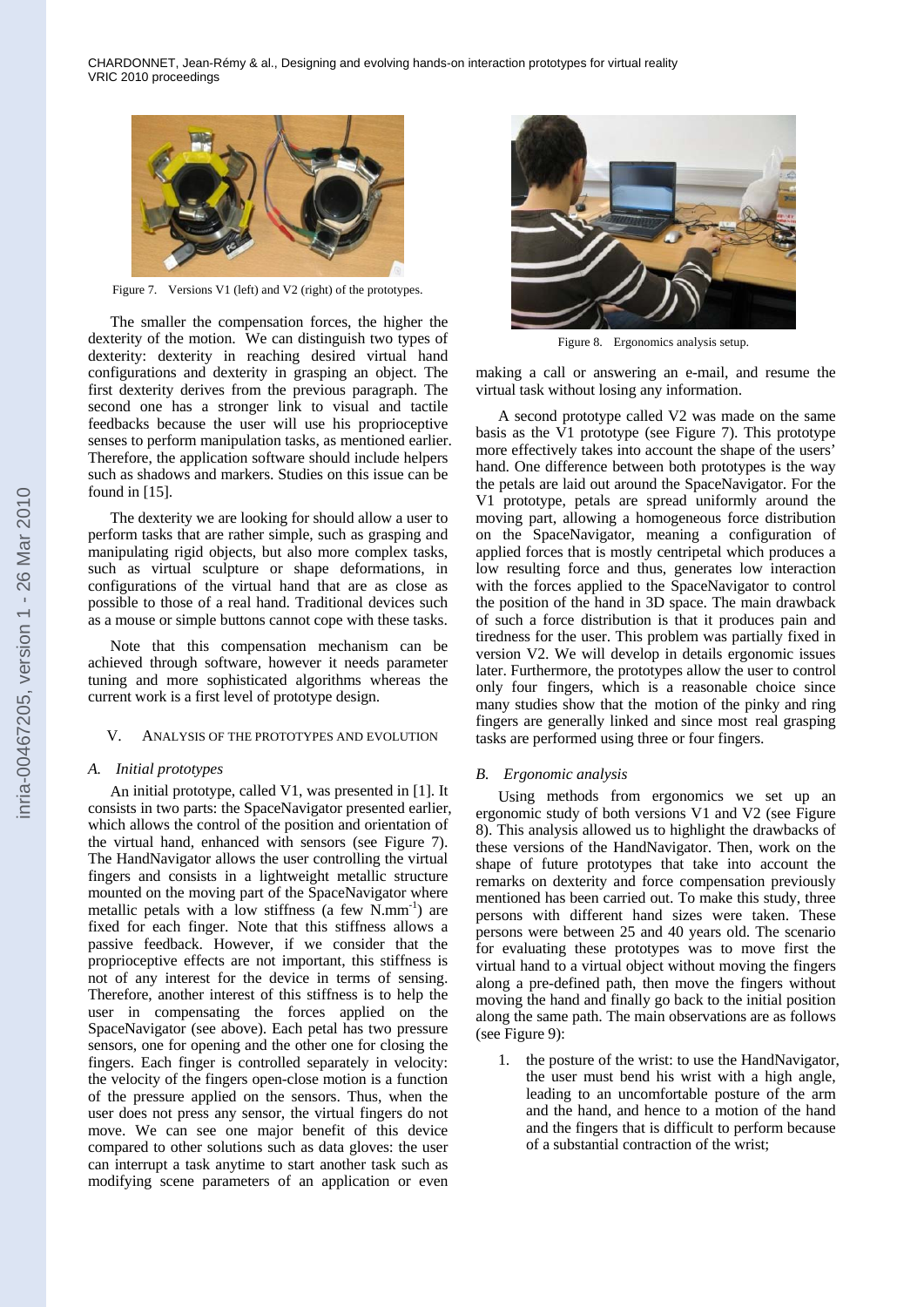

(a) Recommended angular area for the (b) Hand taking the Hand Navigator. posture of the wrist.

(c) The distribution of the (d) Bad interaction petals does not correspond between the sensors and to the natural distribution. the nail.

#### Figure 9. Ergonomics analysis.

- 2. for a user sitting at a desk, the HandNavigator is difficult to hold as it is too high, requiring a raised position of the arm, thus generating tiredness, or to bend further his wrist, which constrains further the motion of the hand and the fingers;
- 3. the distribution of the petals on the V2 prototype does not correspond to the natural distribution of real fingers and adds tiredness to the user and difficulty to move the fingers. Furthermore, on the V2 prototype, there are no color markers helping the user place his fingers correctly;
- 4. interaction between the fingers and the sensors: to open the virtual fingers, with the current distribution of the pressure sensors on the petals, the user must press the corresponding sensors with his nails, which is quite difficult and does not allow fine dexterity;
- 5. force feedback: the user cannot know whether the virtual fingers are colliding with an object or not because the pressure sensors do not return any haptic (or pseudo-haptic) feedback;
- 6. visual feedback: the software that was developed with the two prototypes V1 and V2 does not integrate any orientation limits on the virtual hand (i.e. the hand can become in an unnatural configuration) and the virtual camera is moving in the virtual hand's frame. Thus, the user can quickly loose the reference of position and orientation between the virtual hand and his real hand. with the two prototypes V1 and V2 does not<br>integrate any orientation limits on the virtual hand<br>(i.e. the hand can become in an unnatural<br>configuration) and the virtual camera is moving in<br>the virtual hand's frame. Thus, t

generate user's hand postures where wrist, hand and fingers contraction is kept low so that the user can monitor the device more accurately.

# *C. Shape design*

Following this study, several possible shapes were considered to take into account these remarks, especially considering the problems of tiredness caused by a bad posture of the hand and a bad distribution of the fingers. In a first place, we keep the same sensors and will consider other technologies later on.

The first shape is based on the one of version V2: it has still metallic petals, but follows the natural distribution of the fingers (see Figure 10(a)). Thus, it is no longer necessary to bend the wrist as it can be hold easily, avoiding any muscular contraction. However, when the user presses the sensors, it generates a momentum that is high enough to create a non-negligible perturbation on the SpaceNavigator that must be canceled, hence generating an undesired motion of the SpaceNavigator hardly avoidable. Indeed, because of the sensors' low sensitivity, as discussed above, the user has to apply forces that are much higher than that needed to generate a motion of the navigation device. It is typically a case where separating the degrees of freedom of the hand and those of the fingers, as discussed earlier, is difficult. Consequently, we did not stick to this shape anymore. avoiding any muscular contraction. However, when the user presses the sensors, it generates a momentum that is high enough to create a non-negligible perturbation on the SpaceNavigator that must be canceled, hence generati

SpaceNavigator: the structure on which sensors are placed wraps around the navigation device to allow the user to place naturally his fingers without generating any tiredness (see Figure 10(b)). A small rod was fixed to help



(a) The first shape based on the one of the V2 prototype.

(b) The second shape based on the one of the SpaceNavigator.

(c) The third shape based on the one of a computer mouse.

Figure 10. Shape analysis.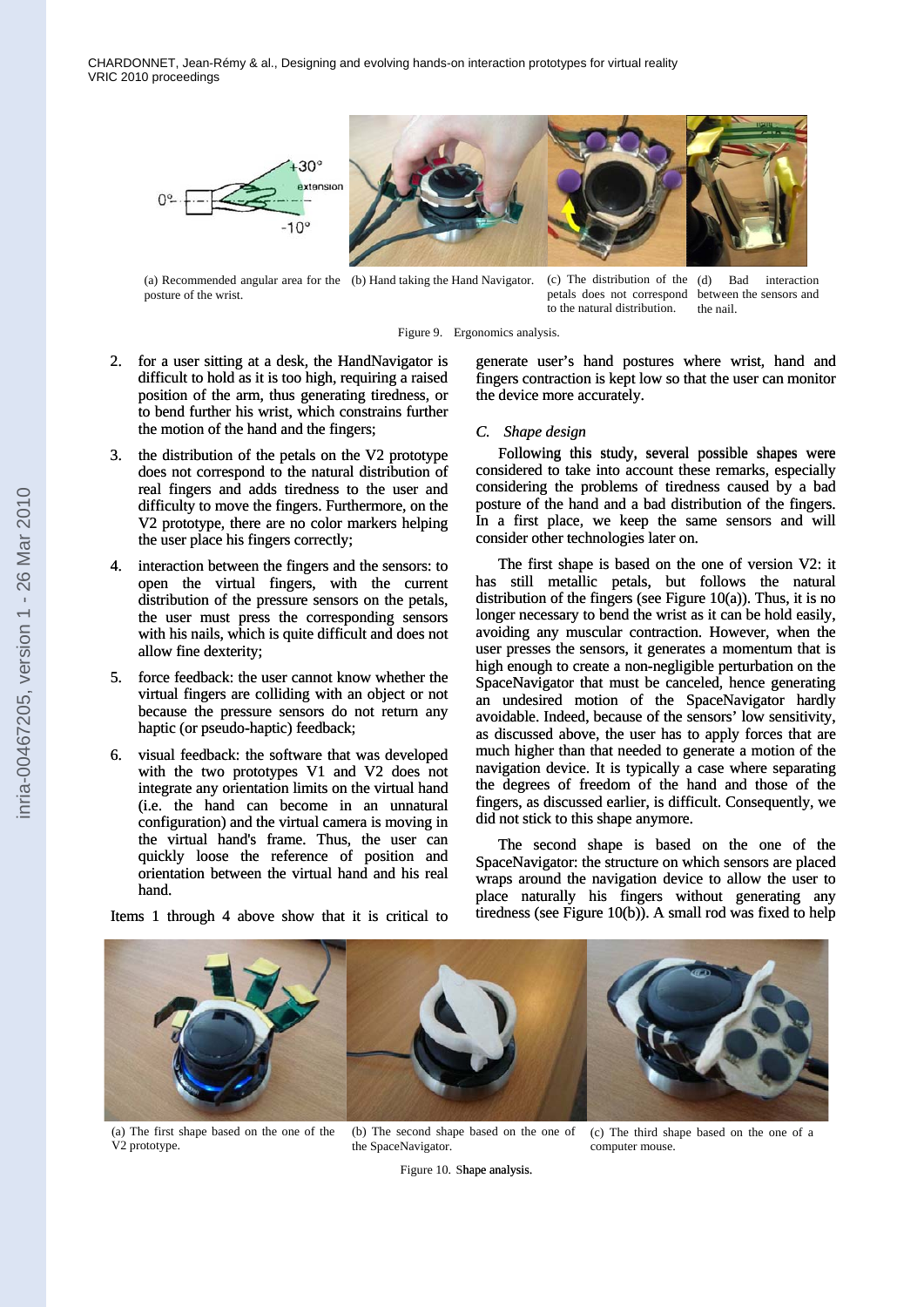force compensation when pressing the sensors. We however did not keep this shape as there was not enough space to put the sensors.

The third shape is based on the one of a computer mouse: this shape solves the problems of the wrist postures and those of interaction between the fingers and the nails (see Figure  $10(c)$ ). This shape is also well known by most people and thus can be easily approached. Moreover, it is possible to easily compensate the forces generated when pressing the sensors. We kept this shape for the future prototypes.

Through this analysis, we clearly see that the position of the sensor is important in the design of the HandNavigator. Especially, with the two first prototypes, motion control difficulties can be faced when performing the transition between opening and closing motions of a finger as it is linked to two different sensors whereas a natural finger motion is achieved through a change of motion orientation.

#### *D. Technological analysis of the sensors*

We also made a detailed analysis of different sensor technologies. This analysis is important since the technology used depends on the shape chosen, on the task we want to perform with the HandNavigator and hence, on the control law to be implemented, as mentioned earlier. Along with a new ergonomic shape for our device, we tested several technologies of existing sensors that can meet our requirements:

- the user must not feel any pain or tiredness to move the virtual fingers;
- decoupling with the navigation device must be as high as possible;
- the sensor must be small enough, lightweight and sensitive to avoid generating undesired motions;
- passive feedback can be integrated to help the user achieve more dexterous motions.

Considering these constraints, we tested the sensors depicted in Figure  $11<sup>3</sup>$ .

As mentioned in Section IV, dexterity can be achieved if the user can get desired configurations of the virtual hand, which implies to apply forces on sensors that are smaller than those on the navigation device. It is obvious



Figure 11. Different sensors' technologies. From left to right: pressure sensors, tactile pad, trackball, scroll-pad, single-axis switch.

From respectively http://www.radiospares.com. http://compitems.com, http://www.ck-components.com, http://www.spectrasymbol.com, http://www.zippy.com.tw.

that whatever technology we use for controlling the virtual fingers, forces have to be applied. The aim here is to find one or several technologies of sensors that minimize the level of efforts to apply.

For the two first prototypes, pressure sensors were used. Because of their mechanical design, they are adapted to velocity-based control, enabling to interrupt and resume anytime a task without losing the virtual hand's configuration, which is, as mentioned earlier, one of our objectives. However, to activate these sensors, a force of more than 1N is necessary, which is high compared to the force applied to the SpaceNavigator, implying the user to make undesired motions of the virtual hand and causing substantial fatigue at the user's wrist.

Compared to pressure sensors, touch-pads and scrollpads (see Figure 11(b) and (d)) offer good characteristics in terms of forces to apply. Indeed a light touch (0.6N for scroll-pads) generates a signal, allowing better decoupling as stated in Section IV and avoiding meanwhile tiredness. Note that the touch-pads can take two degrees of freedom, whereas scroll-pads are designed for one degree of freedom. These sensors however do not integrate any passive feedback, unlike trackballs and single-axis switches (see Figure 11(c) and (e)).

Trackballs are interesting as only 0.35N is necessary to activate them, meaning that motion of the virtual fingers can be done without disturbing the one of the hand.

Through this analysis, we see that the dexterity the user will be able to achieve in the virtual environment depends on the sensor technology. Especially, the sensor sensitivity and its capability to return relevant information



(a) The V4 prototype integrates a touchpad for the fingers except the thumb and a trackball on each side for the thumb.



(b) The V5 prototype integrates only trackballs. Figure 12. Versions V4 and V5 of the prototypes.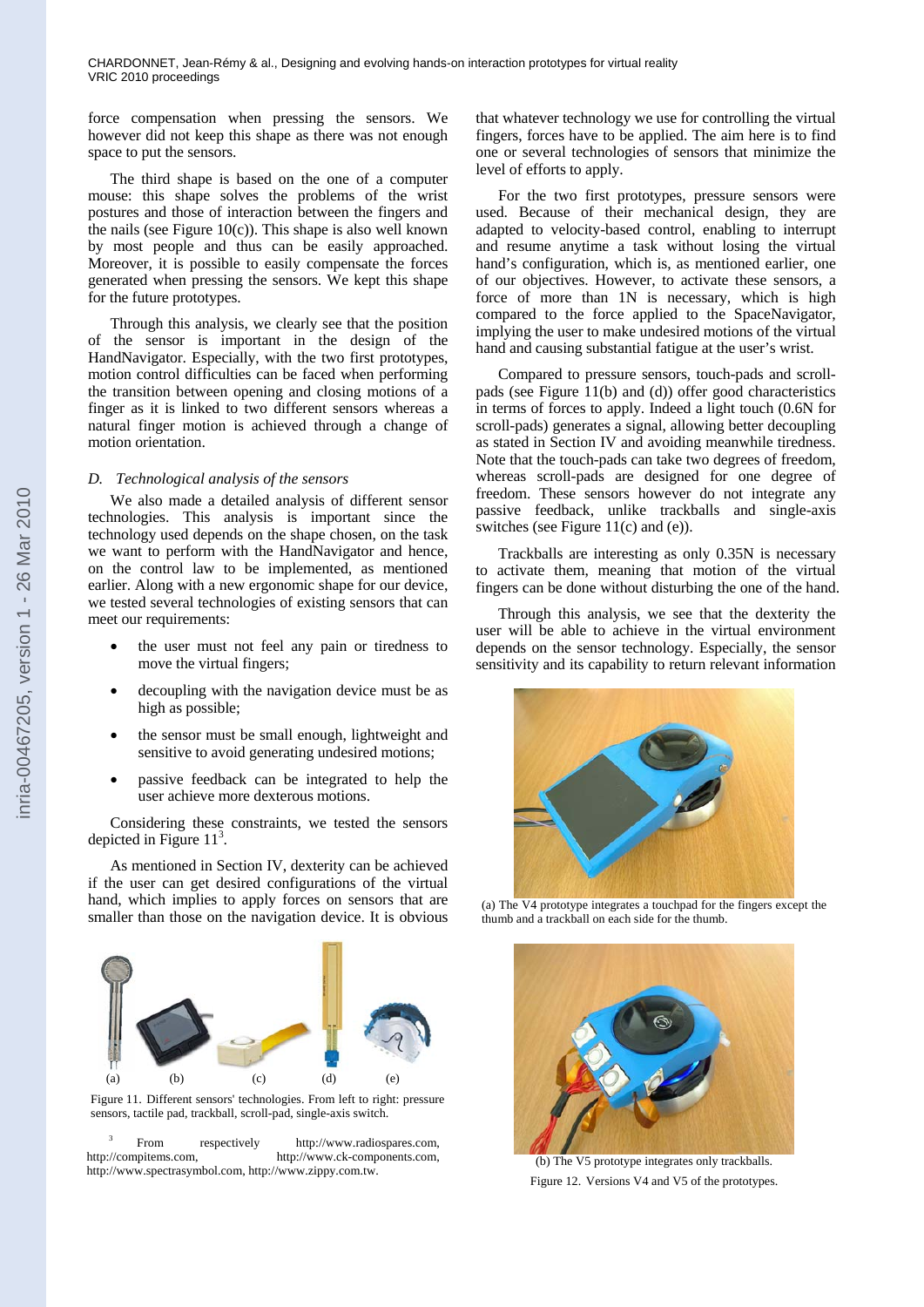to the user are important. Among all the technologies, tactile pad, trackball, scroll-pad, single-axis switch can achieve opening and closing motions through reverse motion on sensor, which is a metaphor similar to the finger movement and hence more natural for the user.

### *E. Prototyping new peripherial devices*

Based on these ergonomic and technological considerations, we designed several prototypes using various types of sensors and called V3 (see Figure 10(c)), V4, and V5 (see Figure 12), respectively. We chose a mouse-like shape for each prototype to get modularity with different sensor technologies as well as an easy integration into several applications.

Similarly to the initial prototypes, the V3 prototype integrates pressure sensors. Interaction with the sensors is much easier than with the initial prototypes. A rod helps the user compensate the forces applied to pressure sensors together with the user's palm, meaning better kinematic decoupling with the SpaceNavigator. However, latency problems of transition between the finger's open/close motions still hold because of two different sensors per finger. This version operates with a velocity-based control of the fingers, which meets the initial requirements of the HandNavigator.

The V4 prototype integrates a tactile pad, currently acquiring only one finger motion, aiming at monitoring the motion of all fingers except the thumb and a trackball for the thumb.

The V5 prototype integrates trackballs only. The small size of these devices lead to an overall small size of the prototype and, as for the initial prototypes, the pinky and the ring fingers are kinematically linked.

For the last two prototypes, we tried to produce very simple and easy-to-use devices, requiring low forces to move the virtual fingers because the sensors are sensitive. Thus, the SpaceNavigator is better decoupled from the HandNavigator, which improves the dexterity of the virtual hand and fingers. Moreover, their shape is symmetric, allowing left-handed persons to use them. Finally, it is possible to incorporate either a position-based or a velocity-based control, even if the first control mode is more suited to the technology of sensors used here. Indeed, the tactile pad with a raw velocity-based control gets harder to monitor from a user's point of view because when lifting up his hand from the pad does not leave the fingers in their current position. With a position-based control, it is still possible to interrupt a task because the position returned by the sensor and the finger position stands still right away when idle. Using only one sensor for both opening and closing motions enables a smooth transition producing a better dexterity in object manipulation tasks and finger movements in the air, as desired in the objectives.

Each of these three prototypes have an isometric behavior getting close to an isotonic one because the user tend to apply very low forces and can perform large movements with his real fingers, i.e., around 15mm, in order to generate large virtual movements. This property of the device to be at the boundary between isometric and



Figure 13. General outline of the Hand Navigator.

isotonic categories seems to best meet the objectives stated in Section II because it produces a good kinematic decoupling of the SpaceNavigator, which enables fine dexterity movements.

Finally, these prototypes were manufactured with rapid prototyping processes of type 'stratoconception'. This technology allows us to get rigid components to test the real use of the device but sets constraints on the thickness of shell areas because of cutter forces applied during the material removal process.

The general outline of the HandNavigator is depicted in Figure 13.

#### VI. RESULTS

Thanks to a deep analysis of the ergonomics as well as different sensors' technologies, we were able to propose a large range of prototypes integrating small sensors. The analysis of such a range of prototypes shows that we can reach the user's needs without any difficulty and at low cost. Our device is cheaper and easier to integrate in office environments than other proposed solutions, calibration free compared to data gloves.

Moreover, a C++ library was developed to allow a user to interface the HandNavigator with various applications quickly and without any extra effort, using pre-defined functions returning the desired data. More precisely, the proposed device is integrated in virtual sculpture applications (see Figure 14) or applications where a user can directly interact with virtual deformable objects and play with them (see Figure 15). For the last application, we use the software of Rohmer *et al.* that computes constant volume deformation [18] to get an object deformation that is visually realistic. When the virtual hand gets close to the object and the user bends the



Figure 14. Virtual sculpture with the V5 prototype.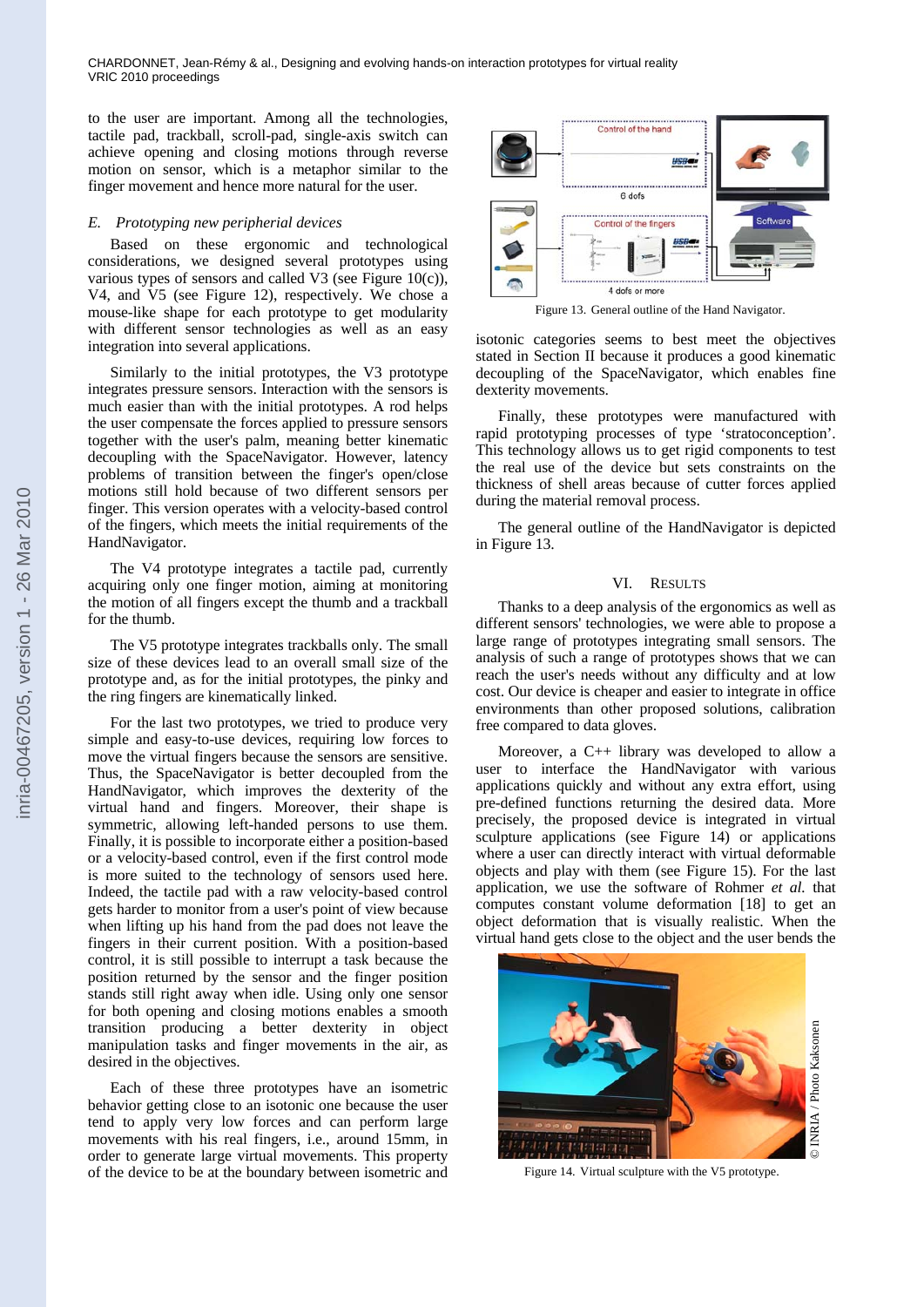

Figure 15. Playing with a deformable giraffe.

first three fingers (the thumb, the index and the middle), the area of the object close to the virtual hand changes color, meaning the object is grasped in this area. Here, we use a very simple distance algorithm to detect whether the virtual hand is close to a part of the object or not. The integration of the HandNavigator in this application is a first level toward a more global evaluation of the device efficiency covering entirely the range of an interaction. Note that in our library the virtual camera can be either attached to the scene or attached to the hand, depending on the user's requirements. For our examples here, the camera is attached to the scene to show a global view of the scene.

More complex scenarios can be considered such as the placement of virtual avatars (including the position and orientation of each body) in virtual scenes or manipulation of elements for assembly processes, that are nowadays highly difficult to perform with traditional devices. This difficulty comes from the fact that with traditional devices we are limited in the number of degrees of freedom and so in the motions we can make.

All prototypes were tested with the same scenario of manipulating deformable bodies and we clearly experienced difficulties with the first prototypes (V1, V2) because we could not easily open and close the fingers as naturally as needed. As mentioned in the previous section, the fact that prototypes V4 and V5 are using only one sensor per finger to move the fingers highly helps the user in performing the desired tasks whereas with prototypes using two different sensors per finger, we observed that the user often needs to look at his real hand to verify that his fingers are placed correctly on the device. With the V4 and V5 prototypes, the user has only to concentrate on what he sees on the screen to perform the desired tasks since his interaction with the sensor follows the natural



Figure 16. User testing one prototype of the HandNavigator in a public demonstration fair.

scheme of the finger movements.

The passive feedback observed on the initial prototypes originated from the low stiffness of the metallic petals, as mentioned earlier. Because of the mechanical design of the sensors, the V5 prototype integrates a passive feedback, which does not hold for the V4 prototype because a touchpad does not have such a functionality.

These prototypes were tested by several users (about 20 participants both male and female) in a public fair on the demonstration of Figure 15, where the users were common people, mostly unfamiliar with such devices and specifically with the SpaceNavigator (see Figure 16). Most of these users had some difficulties to get used to the SpaceNavigator but after 5 minutes, people could manipulate the virtual hand and play with the giraffe. As for the sensors, users could easily act on them and perform desired motions. We plan to perform more precise tests with several users to get feedbacks on our device in terms of controllability, usability, and performance and assess other issues about hand and finger sizes, left-handed or right-handed effects as well as human perception factors.

#### VII. CONCLUSION AND PERSPECTIVES

We presented several versions of a peripheral device allowing a user to control a virtual hand in position, orientation, and gesture. Successive studies and comparisons led to the design of new prototypes that more closely meet the objectives of accurate control of hand postures and fine dexterity for tasks such as moving the fingers in the air to generate a hand posture and grabbing objects. Our specific focus is the selection of device shape and sensor technology to best enable kinematic decoupling with the underlying SpaceNavigator. The comparative study among sensor technologies has led to scientific issues where physical phenomena, physiological behaviors and device structure significantly influence an overall interaction between real and virtual worlds.

These prototypes will be tested by several users so that we can improve them in terms of shapes, ergonomics, sensors, and propose a device suited for a range of users and a set of tasks.

Until now, we use the SpaceNavigator to control the position and orientation of the hand but it would be interesting to reconsider the way to generate the six degrees of freedom of the hand. In the future, we will study other devices based on wireless mouses or